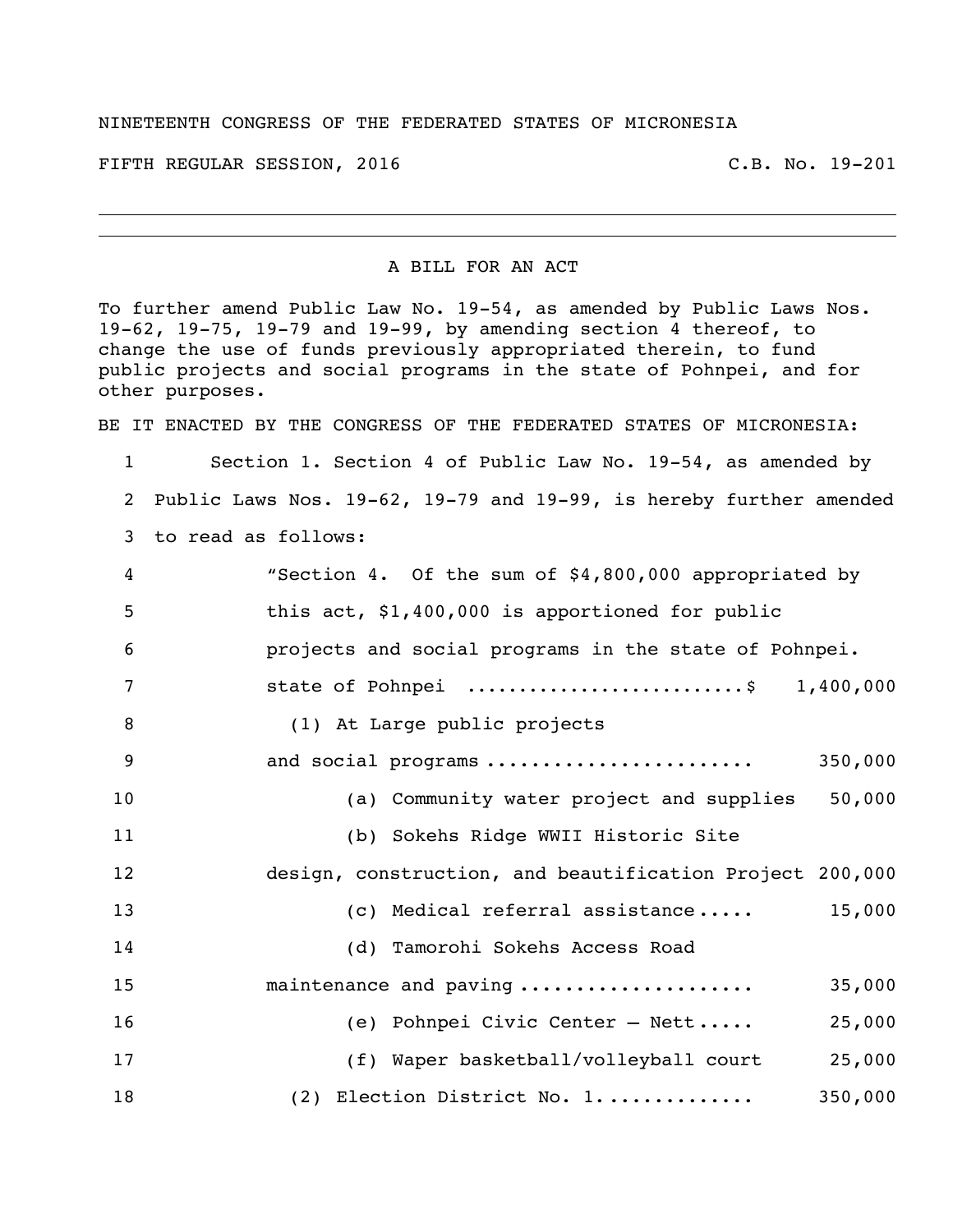| $\mathbf{1}$   | (a) Pakin Solar/Tower Project\$                         | 40,000  |
|----------------|---------------------------------------------------------|---------|
| $\overline{2}$ | Mercedes Building, Kolonia Town.<br>(b)                 | 40,000  |
| 3              | Rehuematic heart disease screening<br>$\left( c\right)$ | 20,000  |
| 4              | Solar/L.E.D lights<br>(d)                               | 40,000  |
| 5              | (e) Kolonia Ladies Club building                        |         |
| 6              | renovation                                              | 5,000   |
| 7              | (f) Nett Point rehabilitation                           | 10,000  |
| 8              | Sapwuafik Government Stonewall<br>(q)                   |         |
| 9              | Project/labor cost                                      | 10,000  |
| 10             | (h) Community Outreach and Advocacy                     |         |
| 11             |                                                         | 15,000  |
| 12             | (i) Pohnpei Municipal Council                           |         |
| 13             | Association                                             | 5,000   |
| 14             | (j) Community cleanup                                   | 10,000  |
| 15             | (k) Lih en Alem civic center                            | 15,000  |
| 16             | (1) Kolonia Council recording system                    | 10,000  |
| 17             | (m) Water desalination system                           |         |
| 18             | for Outer Islands                                       | 25,000  |
| 19             | (n) Palikir School maintenance/fencing                  | 100,000 |
| 20             | (o) Dolon Bridge improvement                            | 5,000   |
| 21             | (3) Election District No. 2                             | 350,000 |
| 22             | (a) Agriculture Fair                                    | 5,000   |
| 23             | Wone School road paving<br>(b)                          | 40,000  |
| 24             | (c) Madolenihmw water system                            |         |
| 25             | upgrade (Mand)                                          | 5,000   |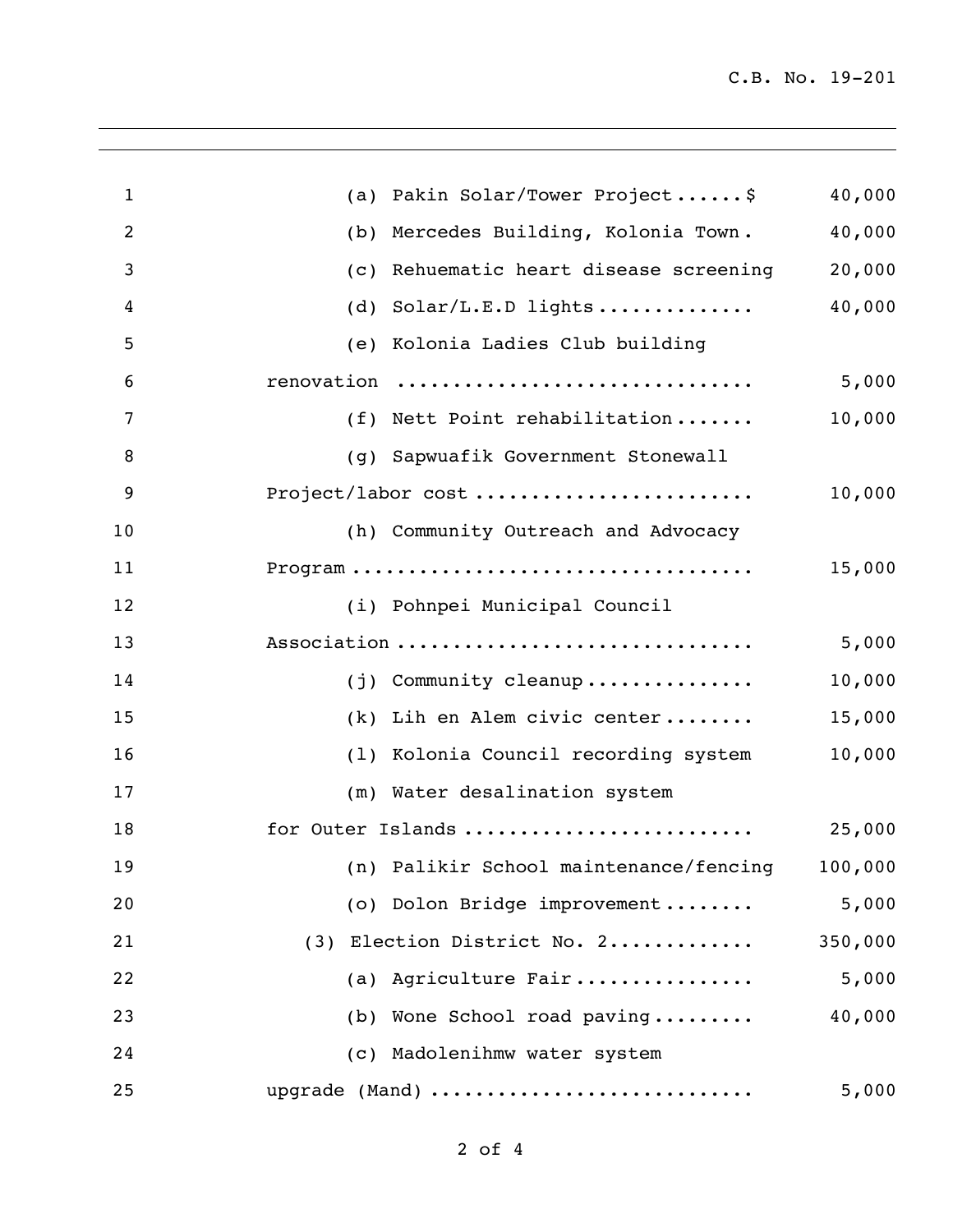| $\mathbf{1}$ | Lohd Main Road access paving\$<br>(d)            | 40,000 |
|--------------|--------------------------------------------------|--------|
| 2            | Nan Rohi bridge<br>(e)                           | 20,000 |
| 3            | Sapwalap School utility house<br>(f)             | 10,000 |
| 4            | Purchase of PVC pipes/water<br>(g)               |        |
| 5            | catchments                                       | 10,000 |
| 6            | Pohrasapw culvert repair<br>(h)                  | 5,000  |
| 7            | Students financial assistance<br>(i)             | 10,000 |
| 8            | Youth sports activities<br>(j)                   | 10,000 |
| 9            | Pohrasapw/Sounkiroun Loop<br>(k)                 | 15,000 |
| 10           | Kepinle, Kitti access road<br>(1)                | 10,000 |
| 11           | ED2 administrative support/cost.<br>(m)          | 20,000 |
| 12           | Lehdau, Madolenihmw road upgrade<br>(n)          | 20,000 |
| 13           | Constitution Day activities/programs<br>(0)      | 5,000  |
| 14           | Liberation Day activities/programs<br>(p)        | 10,000 |
| 15           | Isokehnedi building<br>(q)                       | 35,000 |
| 16           | [ED2 project matching fund]<br>(r)               |        |
| 17           | FSM Constitution activities (sports/awards) ED#2 |        |
| 18           | Pohnpei State  [35,000]                          | 20,000 |
| 19           | (s) Xavier High School tuition                   | 10,000 |
| 20           | Ohwa High School tuition and food<br>(t)         | 10,000 |
| 21           | Kipar water system upgrade<br>(u)                | 10,000 |
| 22           | (v) Kinakapw Road upgrade                        | 10,000 |
| 23           | (w) Paies power extension                        | 5,000  |
| 24           | (x) FSM Constitution activities                  |        |
| 25           | $(sports/awards)$ Guam                           | 15,000 |
|              |                                                  |        |